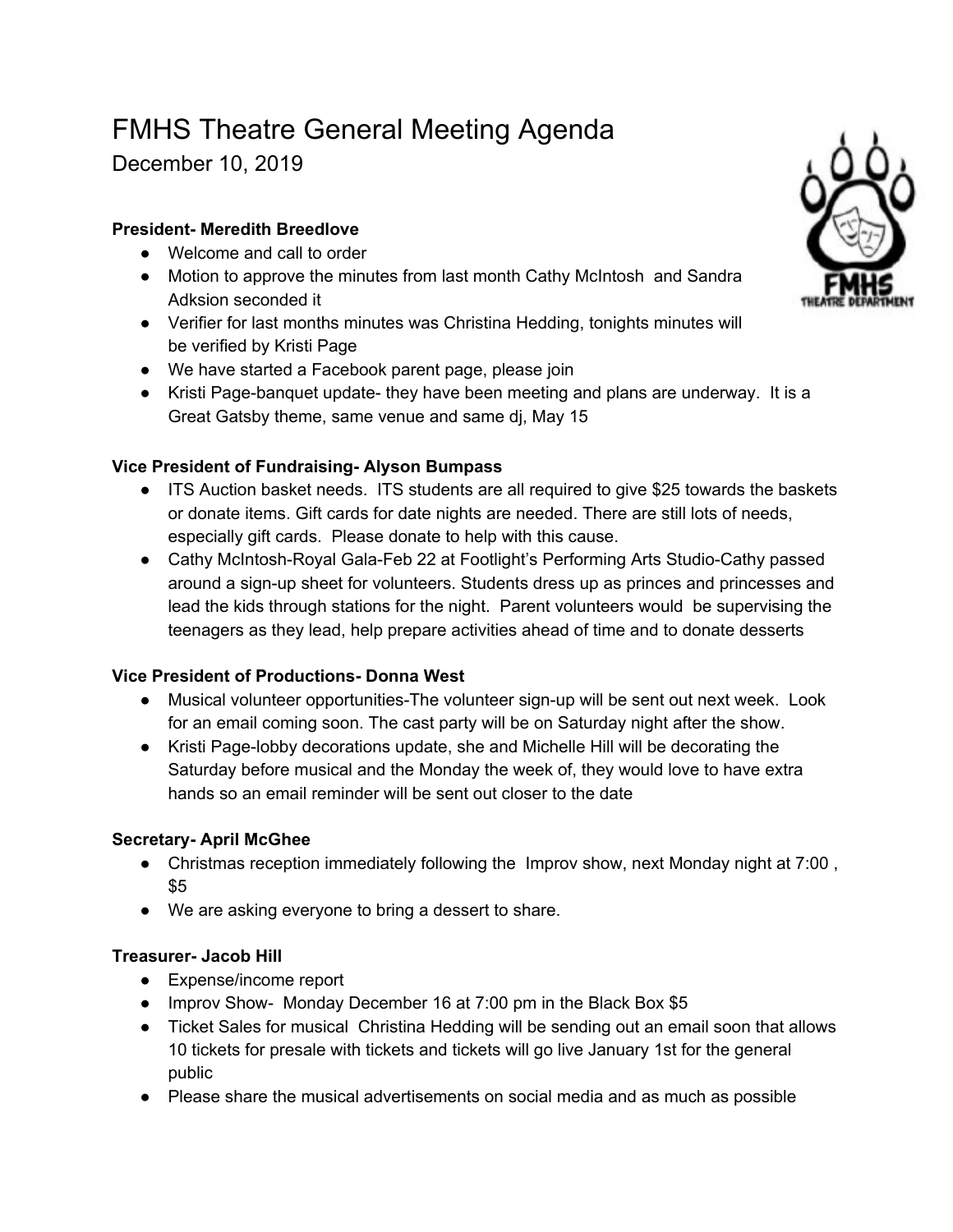- An email came out with 2 forms, a t-shirt form and the dvd/photo form. The order forms are for additional shirts, the students already receive them. The date on the tshirt form is incorrect and should be 12/18/19. Next Wednesday, Dec 18 will be the Tax Free Day so all purchases will be tax free on that date. The DVDs and photo downloads will be for both main cast and understudy show.
- Snap Raise was extremely successful , we made over \$17,000 and about \$13,000 we get to keep. Thank you so much for donating.
- No other fundraisers until after the first of the year. Nothing Bundt Cakes and Dairy Queen and tamales and Costa Vida Night are all coming soon.

#### **Director Reports:**

**Mr. Taylor- Director of Paws-Thank you for being here. There are still some dishes from the Thanksgiving dinner, please come and claim them. Thank you for supporting Snap Raise. Thank you for a wonderful Thespian Thanksgiving. It is such a wonderful tradition. Musical rehearsals are going well. Try to keep everyone healthy. Time is going quickly and we have a lot to get done. Remind your kids to check the call board everyday as changes to the schedule and the kids need to adjust. The understudy performance is on Friday. The PAWS class is doing monologues, duet scenes, reading for One Act Play. He is hoping to to have the OAP cast before the holidays. If you have an underclassmen that is interested in theatre for college there is an event/prep intensive. It is a two week program that does head shots, resumes, essays, prescreens, etc. Please see Mr. Taylor for more information if you are interested.**

**Mr. Valentine- Director of Stage Prents' & Improv-Thespian convention was a great experience. Lots of workshops and learning. They represented our school and program well. Please come to the Improv Show on Monday night. There will be a 5 minute break during the show. Prents are starting their final exam performances and just completed the rigor of auditioning for spring class placements. It is equally as healthy for the directors to see the auditions because it gives them the chance to talk and kind of do a benchmark assessment and makes the directors better teachers.**

**Mrs. Wilson- Director of Studio Prents-Class Action went really well, everyone did a great job and worked very hard. We need a parent to run some things to the dry cleaner, Courtney Archer volunteered. We also need someone to take a donation to CCA later this week. We are still looking for people that can sew for musical.**

**Mr. Patterson- Director of Tech Paws and Tech Prents'- The classes are working on musical and on UIL designs. Still looking for a couple more typewriters and telephones. We are also looking for an incubator for the OAP and appreciate leads.**

**Other business**

**Next Booster Meeting: January 14 7:00pm**